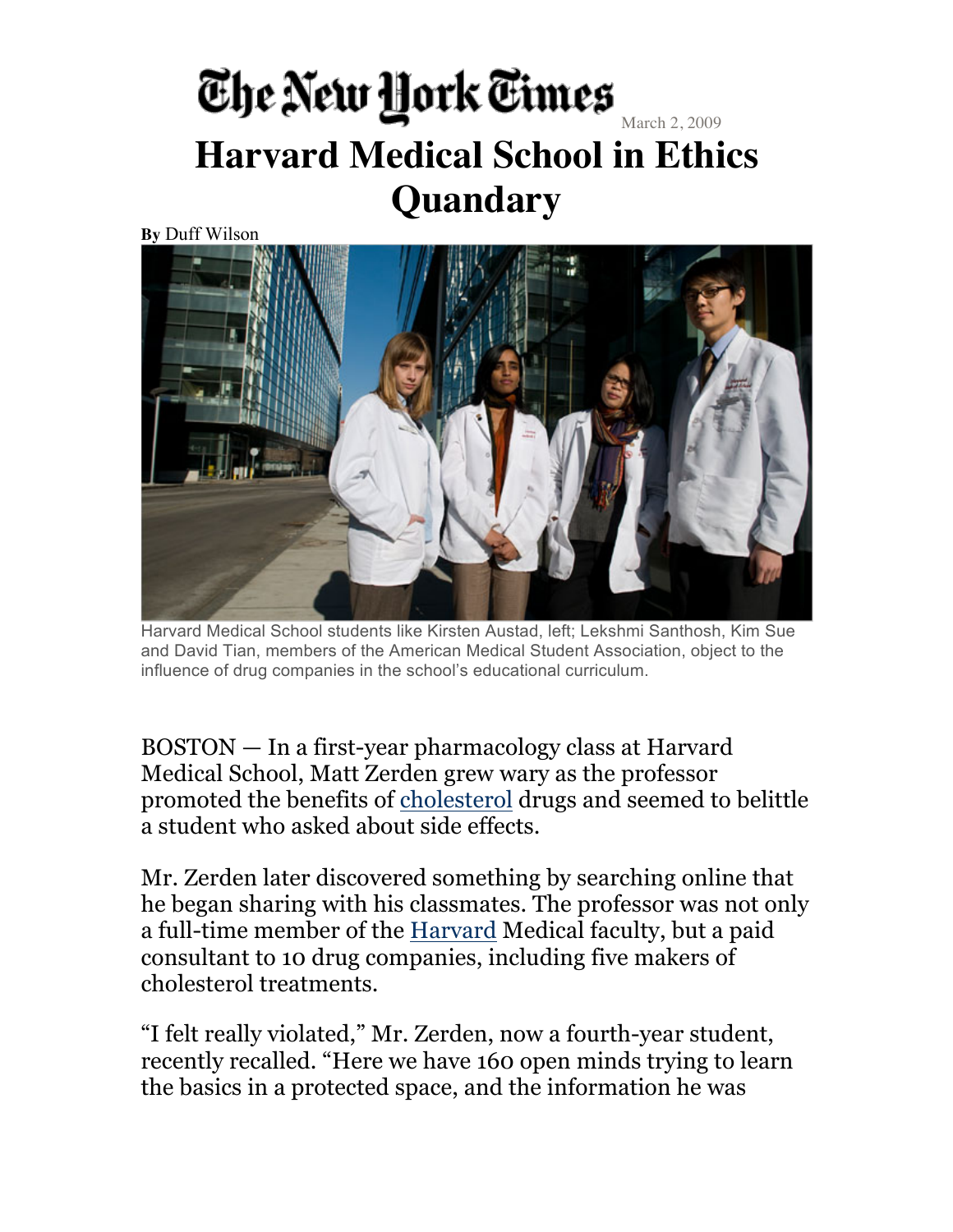March 2, 2009

giving wasn't as pure as I think it should be."

Mr. Zerden's minor stir four years ago has lately grown into a full-blown movement by more than 200 Harvard Medical School students and sympathetic faculty, intent on exposing and curtailing the industry influence in their classrooms and laboratories, as well as in Harvard's 17 affiliated teaching hospitals and institutes.

They say they are concerned that the same money that helped build the school's world-class status may in fact be hurting its reputation and affecting its teaching.

The students argue, for example, that Harvard should be embarrassed by the F grade it recently received from the American Medical Student Association, a national group that rates how well medical schools monitor and control drug industry money.

Harvard Medical School's peers received much higher grades, ranging from the A for the University of Pennsylvania, to B's received by Stanford, Columbia and New York University, to the C for Yale.

Harvard has fallen behind, some faculty and administrators say, because its teaching hospitals are not owned by the university, complicating reform; because the dean is fairly new and his predecessor was such an industry booster that he served on a pharmaceutical company board; and because a crackdown, simply put, could cost it money or faculty.

Further, the potential embarrassments — a Senate investigation of several medical professors, the F grade, a new state law effective July 1 requiring Massachusetts doctors to disclose corporate gifts over \$50 — are only now adding to pressure for change.

The dean, Dr. Jeffrey S. Flier, who says he wants Harvard to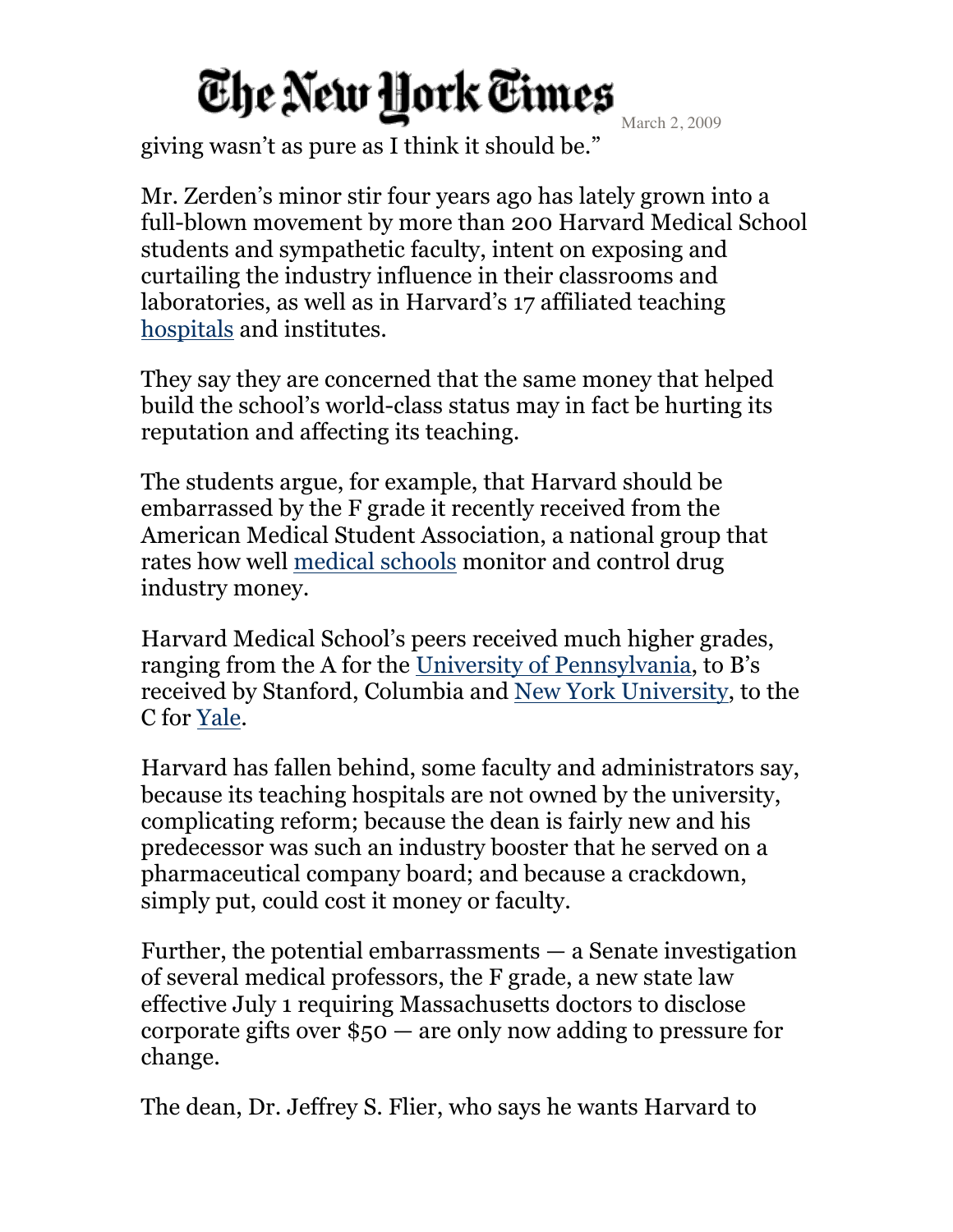March 2, 2009 catch up with the best practices at other leading medical schools, recently announced a 19-member committee to re-examine his school's conflict-of-interest policies. The group, which includes three students, is to meet in private on Thursday.

Advising the group will be Dr. David Korn, a former dean of the Stanford Medical School who started work at Harvard about four months ago as vice provost for research. Last year he helped the Association of American Medical Colleges draft a model conflictof-interest policy for medical schools.

The Harvard students have already secured a requirement that all professors and lecturers disclose their industry ties in class a blanket policy that has been adopted by no other leading medical school. (One Harvard professor's disclosure in class listed 47 company affiliations.)

"Harvard needs to live up to its name," said Kirsten Austad, 24, a first-year Harvard Medical student who is one of the movement's leaders. "We are really being indoctrinated into a field of medicine that is becoming more and more commercialized."

David Tian, 24, a first-year Harvard Medical student, said: "Before coming here, I had no idea how much influence companies had on medical education. And it's something that's purposely meant to be under the table, providing information under the guise of education when that information is also presented for marketing purposes."

The students say they worry that pharmaceutical industry scandals in recent years — including some criminal convictions, billions of dollars in fines, proof of bias in research and publishing and false marketing claims — have cast a bad light on the medical profession. And they criticize Harvard as being less vigilant than other leading medical schools in monitoring potential financial conflicts by faculty members.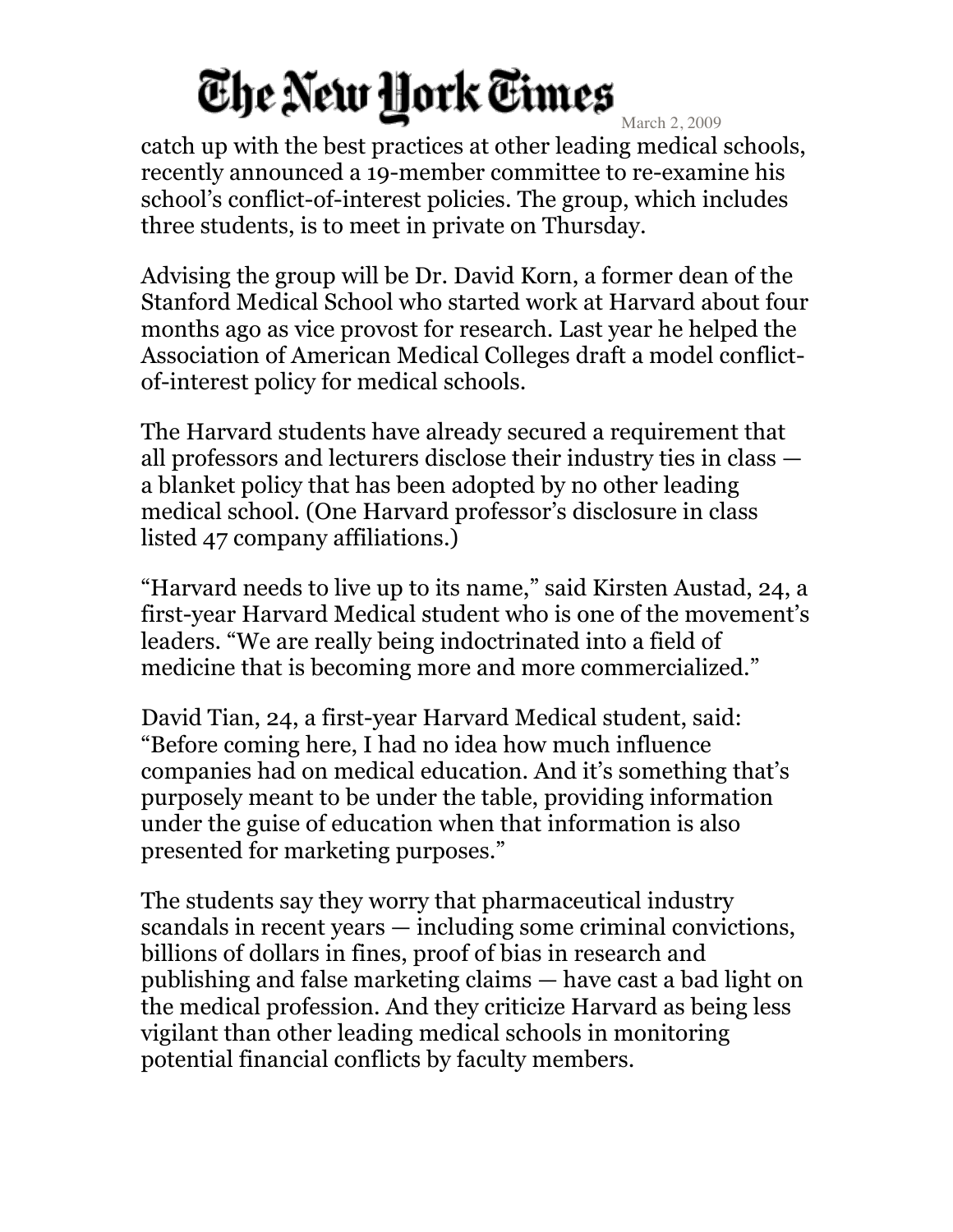March 2, 2009

Dr. Flier says that the Harvard Medical faculty may lead the nation in receiving money from industry, as well as government and charities, and he does not want to tighten the spigot. "One entirely appropriate source, if done properly, is industrial funds," Dr. Flier said in an interview.

And school officials see corporate support for their faculty as all the more crucial, as the university endowment has lost 22 percent of its value since last July and the recession has caused philanthropic contributors to retrench. The school said it was unable to provide annual measures of the money flow to its faculty, beyond the \$8.6 million that pharmaceutical companies contributed last year for basic science research and the \$3 million for continuing education classes on campus. Most of the money goes to professors at the Harvard-affiliated teaching hospitals, and the dean's office does not keep track of the total.

But no one disputes that many individual Harvard Medical faculty members receive tens or even hundreds of thousands of dollars a year through industry consulting and speaking fees. Under the school's disclosure rules, about 1,600 of 8,900 professors and lecturers have reported to the dean that they or a family member had a financial interest in a business related to their teaching, research or clinical care. The reports show 149 with financial ties to Pfizer and 130 with Merck.

The rules, though, do not require them to report specific amounts received for speaking or consulting, other than broad indications like "more than \$30,000." Some faculty who conduct research have limits of \$30,000 in stock and \$20,000 a year in fees. But there are no limits on companies' making outright gifts to faculty — free meals, tickets, trips or the like.

Other blandishments include industry-endowed chairs like the three Harvard created with \$8 million from sleep research companies; faculty prizes like the \$50,000 award named after Bristol-Myers Squibb, and sponsorships like Pfizer's \$1 million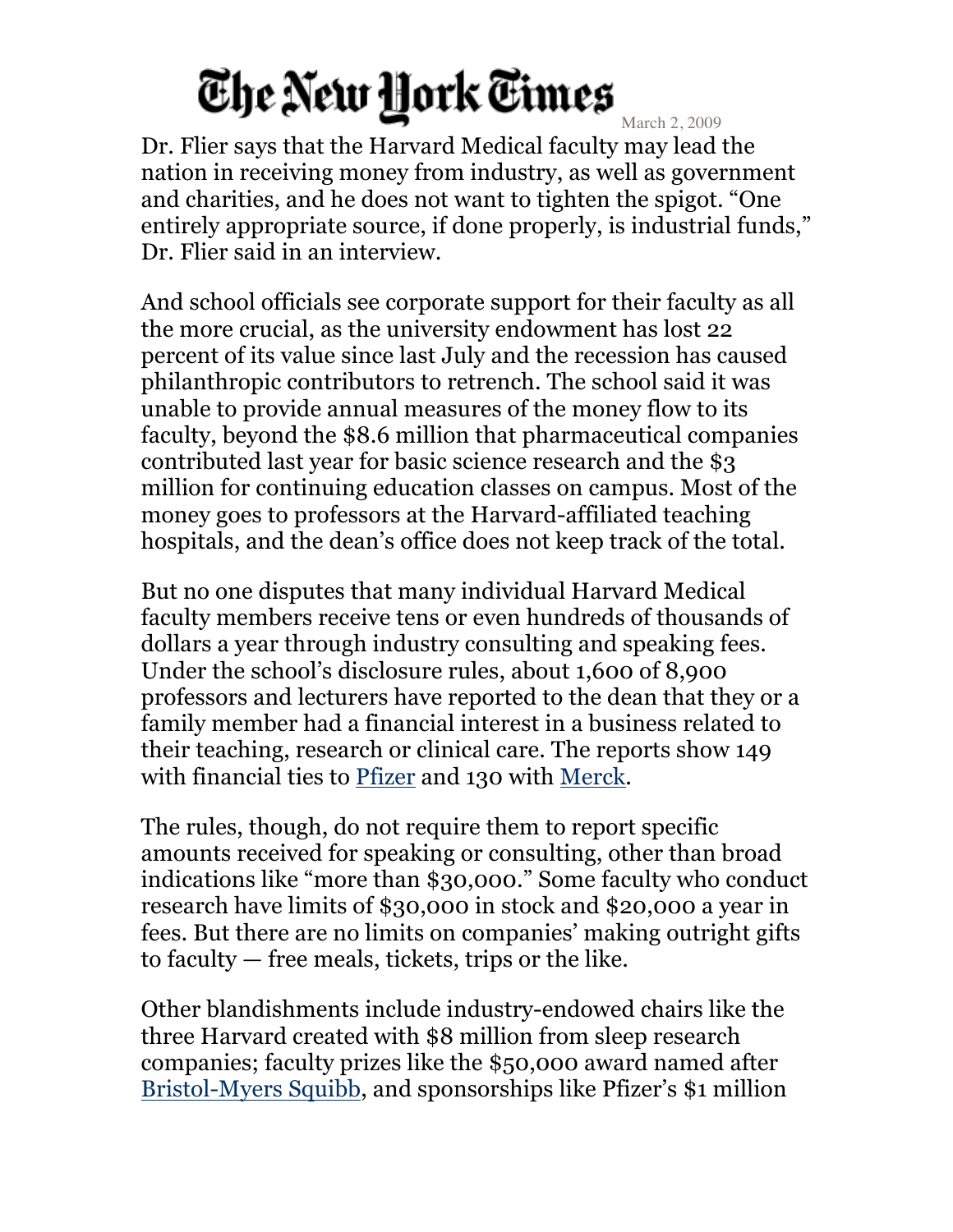March 2, 2009

annual subsidy for 20 new M.D.'s in a two-year program to learn clinical investigation and pursue Harvard Master of Medical Science degrees, including classes taught by Pfizer scientists.

Dr. Flier, who became dean 17 months ago, previously received a \$500,000 research grant from Bristol-Myers Squibb. He also consulted for three Cambridge biotechnology companies, but says that those relationships have ended and that he has accepted no new industry affiliations.

That is in contrast to his predecessor as dean, Dr. Joseph B. Martin. Harvard's rules allowed Dr. Martin to sit on the board of the medical products company Baxter International for 5 of the 10 years he led the medical school, supplementing his university salary with up to \$197,000 a year from Baxter, according to company filings.

Dr. Martin is still on the medical faculty and is founder and cochairman of the Harvard NeuroDiscovery Center, which researches degenerative diseases, and actively solicits industry money to do so. Dr. Martin declined any comment.

A smaller rival faction among Harvard's 750 medical students has circulated a petition signed by about 100 people that calls for "continued interaction between medicine and industry at Harvard Medical School."

A leader of the group, Vijay Yanamadala, 22, said, "To say that because these industry sources are inherently biased, physicians should never listen to them, is wrong."

Encouraging them is Dr. Thomas P. Stossel, a Harvard Medical professor who has served on advisory boards for Merck, Biogen Idec and Dyax, and has written widely on academic-industry ties. "I think if you look at it with intellectual honesty, you see industry interaction has produced far more good than harm," Dr. Stossel said. "Harvard absolutely could get more from industry